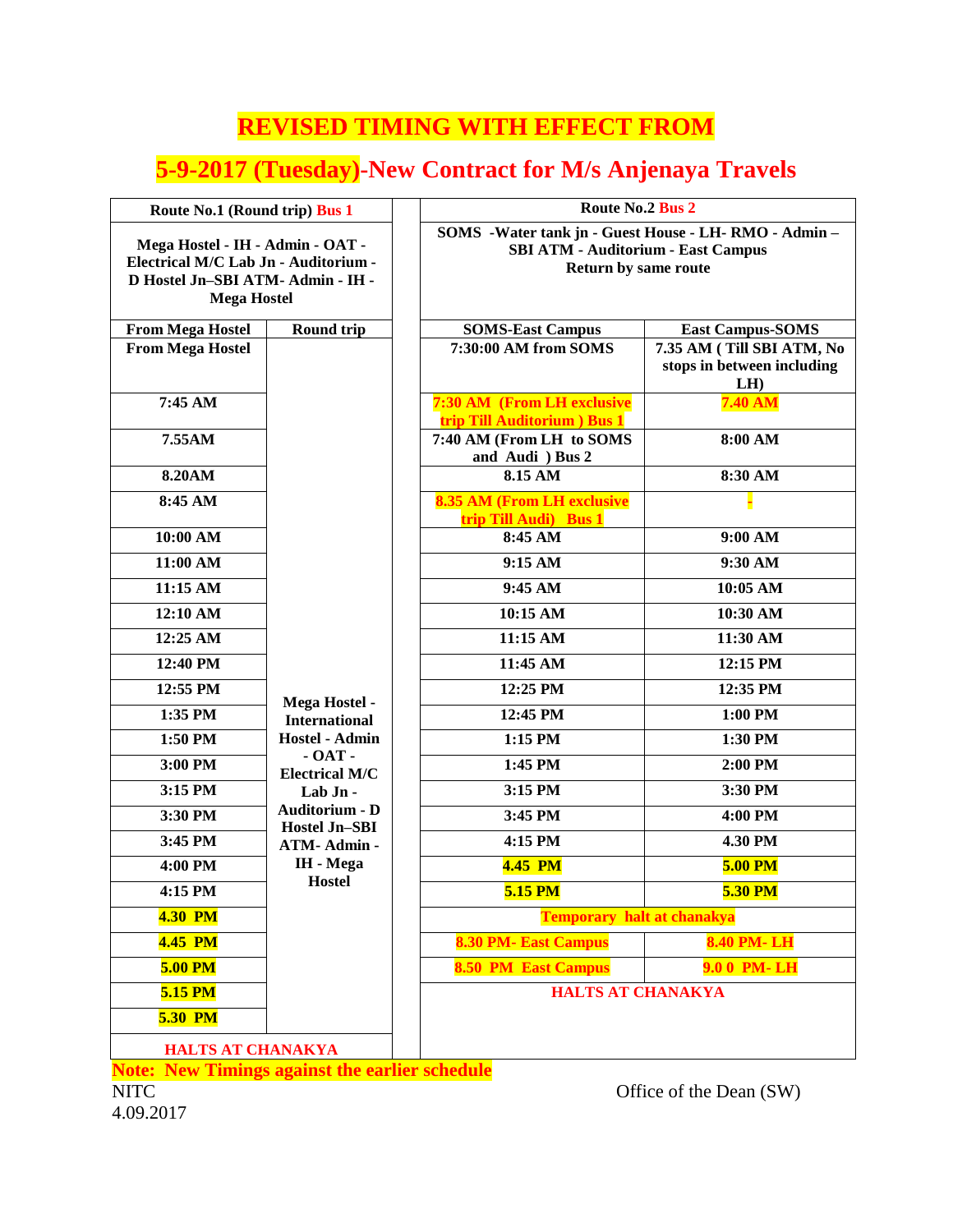## **ROUTE NO. 1 Mega Hostel – ELHC – D Hostel – Mega Hostel**